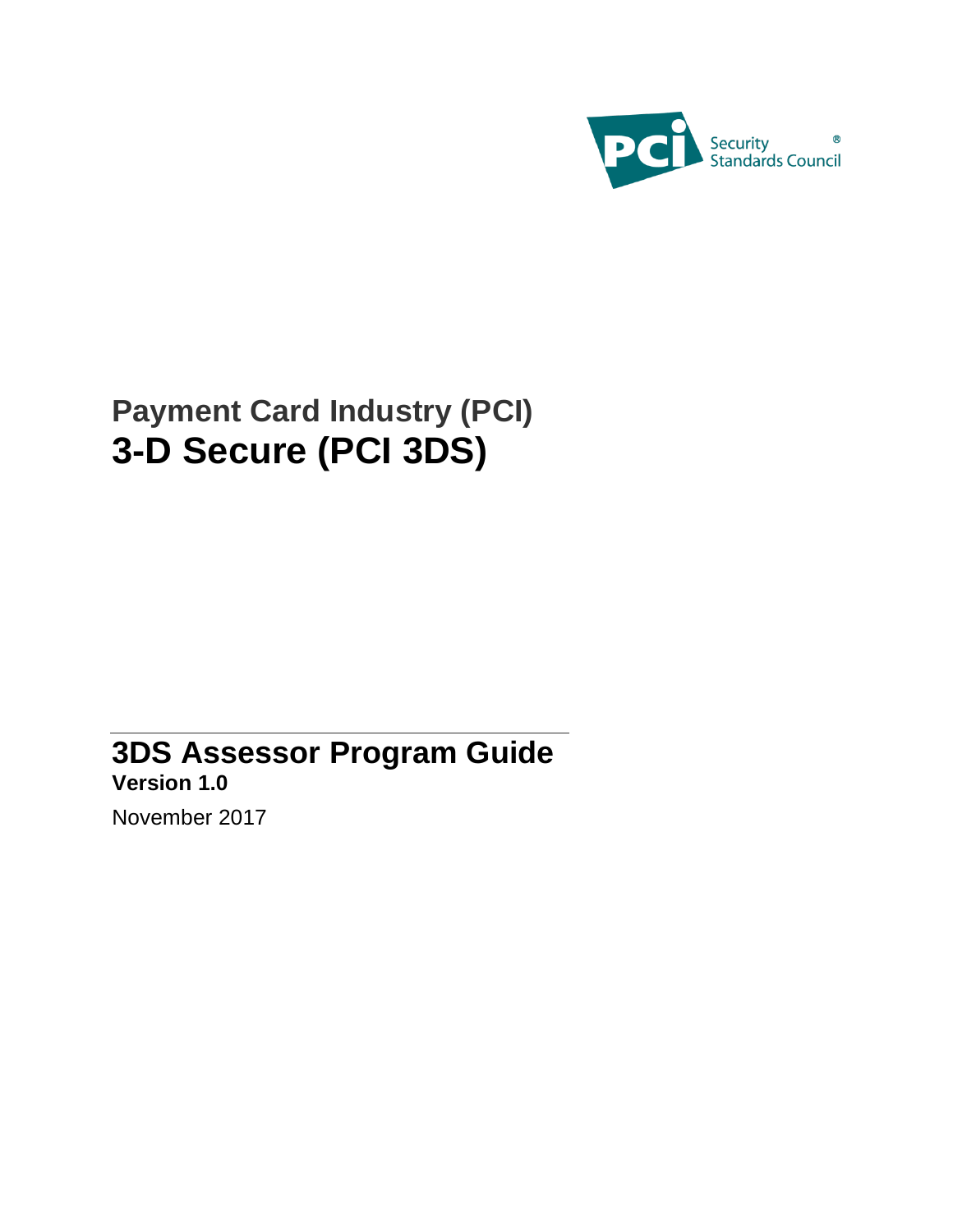

## **Document Changes**

| Date          | <b>Version</b> | <b>Description</b>                                           |
|---------------|----------------|--------------------------------------------------------------|
| November 2017 | 1.0            | This is the first release of the 3DS Assessor Program Guide. |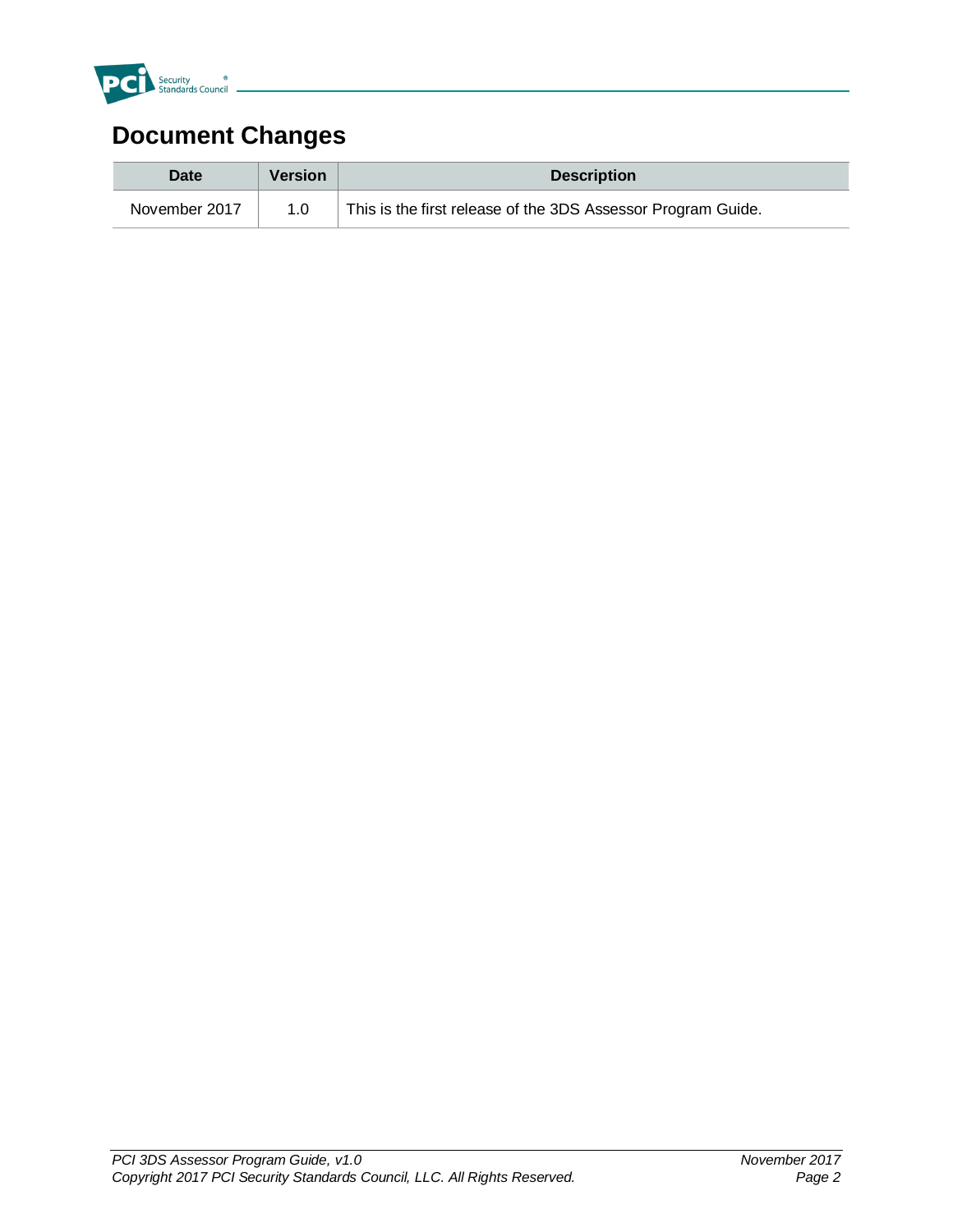

## **Contents**

| 1              |     |       |  |  |  |  |
|----------------|-----|-------|--|--|--|--|
| $\mathbf{2}$   |     |       |  |  |  |  |
| 3              |     |       |  |  |  |  |
| 4              |     |       |  |  |  |  |
| 5              |     |       |  |  |  |  |
|                | 5.1 |       |  |  |  |  |
|                | 5.2 |       |  |  |  |  |
|                | 5.3 |       |  |  |  |  |
|                | 54  |       |  |  |  |  |
| 6              |     |       |  |  |  |  |
|                | 6.1 |       |  |  |  |  |
|                |     | 6.1.1 |  |  |  |  |
| $\overline{7}$ |     |       |  |  |  |  |
|                | 7.1 |       |  |  |  |  |
|                | 72  |       |  |  |  |  |
| 8              |     |       |  |  |  |  |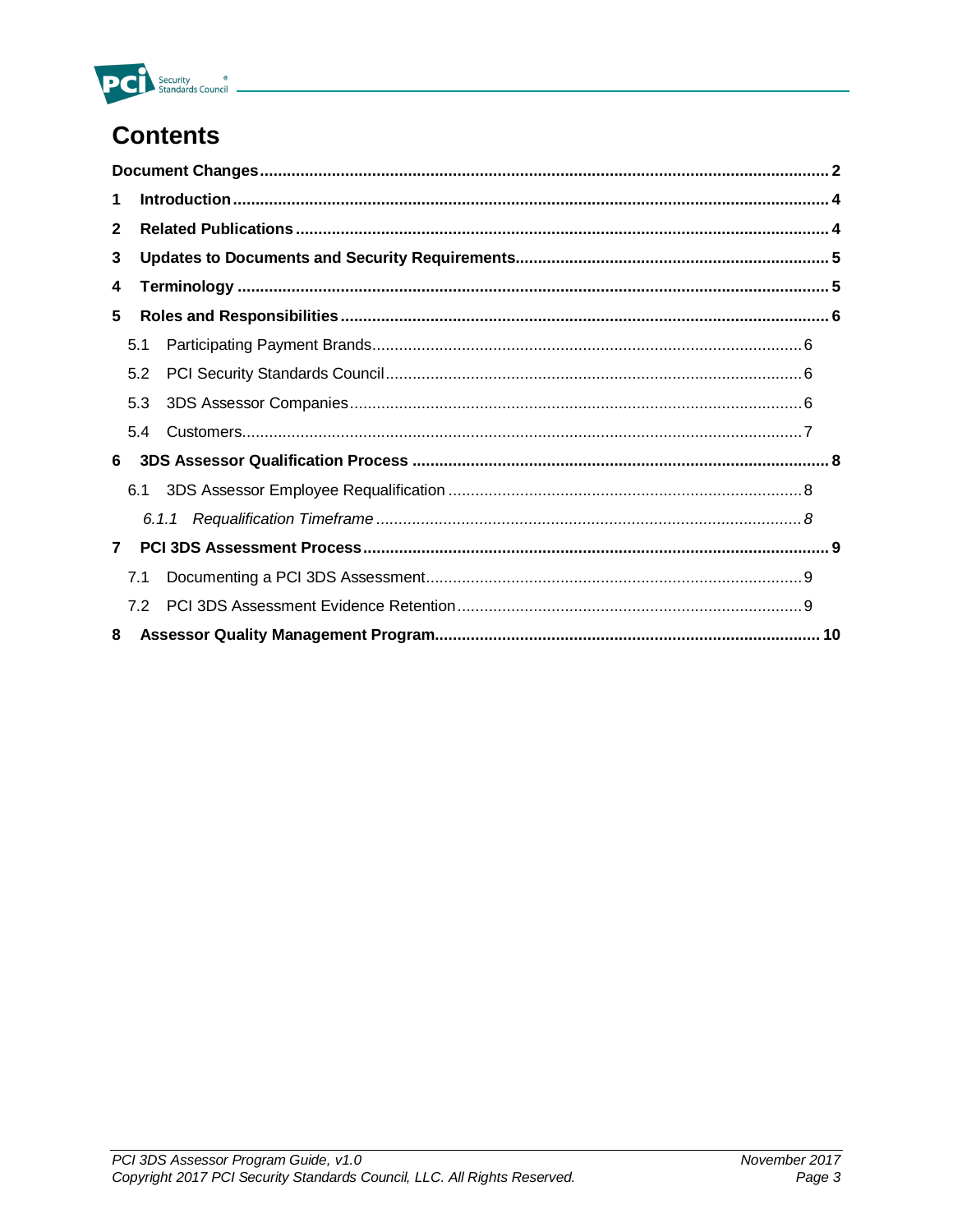

## **1 Introduction**

This Program Guide provides information to QSA Companies and QSA Employees participating in the 3DS Program as 3DS Assessor Companies or 3DS Assessor Employees. The requirements for QSA Companies and QSA Employees to participate in the 3DS Program are described in the 3DS Qualification Requirements on the Website, and capitalized terms used but not otherwise defined herein are defined in the 3DS Qualification Requirements.

The 3DS Assessor Program Guide and 3DS Qualification Requirements do not make any references to the EMV 3-D Secure Software Development Kit (SDK). Refer to the 3DS SDK Program Guide for information on the *PCI 3DS SDK Security Standard*.

### **2 Related Publications**

This document should be reviewed in conjunction with other relevant PCI SSC publications, including but not limited to current publically available versions of the following, each available on the Website.

| Document name                                                                                                                                                 | <b>Description</b>                                                                                                                                                                                                   |
|---------------------------------------------------------------------------------------------------------------------------------------------------------------|----------------------------------------------------------------------------------------------------------------------------------------------------------------------------------------------------------------------|
| Payment Card Industry (PCI)<br><b>Qualification Requirements For 3DS</b><br>Assessors<br>(3DS Qualification Requirements)                                     | Defines the baseline set of requirements that must be<br>satisfied by 3DS Assessor Companies and 3DS Assessor<br>Employees in order to perform compliance assessments<br>against the PCI 3DS Core Security Standard. |
| <b>Security Requirements and Assessment</b><br>Procedures for EMV® 3-D Secure Core<br>Components: ACS, DS, and 3DS Server<br>(PCI 3DS Core Security Standard) | Lists the specific security requirements and assessment<br>procedures used by 3DS assessors to validate 3DS Core<br>Security compliance.                                                                             |
| Payment Card Industry (PCI) Data<br>Security Standard Requirements and<br><b>Security Assessment Procedures</b><br>(PCI DSS)                                  | Lists the specific technical and operational security<br>requirements and provides the assessment procedures<br>used by assessors to validate PCI DSS compliance.                                                    |
| PCI DSS Qualification Requirements for<br><b>Qualified Security Assessors (QSAs)</b><br>(QSA Qualification Requirements)                                      | Defines the baseline set of requirements that must be met<br>by a QSA Company and Assessor-Employees in order to<br>perform compliance assessments against the PCI DSS.                                              |
| Payment Card Industry (PCI) Qualified<br><b>Security Assessor Program Guide</b><br>(QSA Program Guide)                                                        | Provides information pertinent to any role associated with<br>the QSA Program.                                                                                                                                       |
| PCI 3DS Report on Compliance<br>Template for use with PCI 3DS Core<br><b>Security Standard</b><br>(3DS ROC)                                                   | Provides detail on how to document the findings of a PCI<br>3DS Assessment and includes the mandatory template for<br>use in completing a 3DS Report on Compliance.                                                  |
| QSA Feedback Form                                                                                                                                             | Gives the customer an opportunity to offer feedback<br>regarding the QSA and the assessment process.                                                                                                                 |
|                                                                                                                                                               | https://www.pcisecuritystandards.org/assessors_and_soluti<br>ons/qualified_security_assessors_feedback                                                                                                               |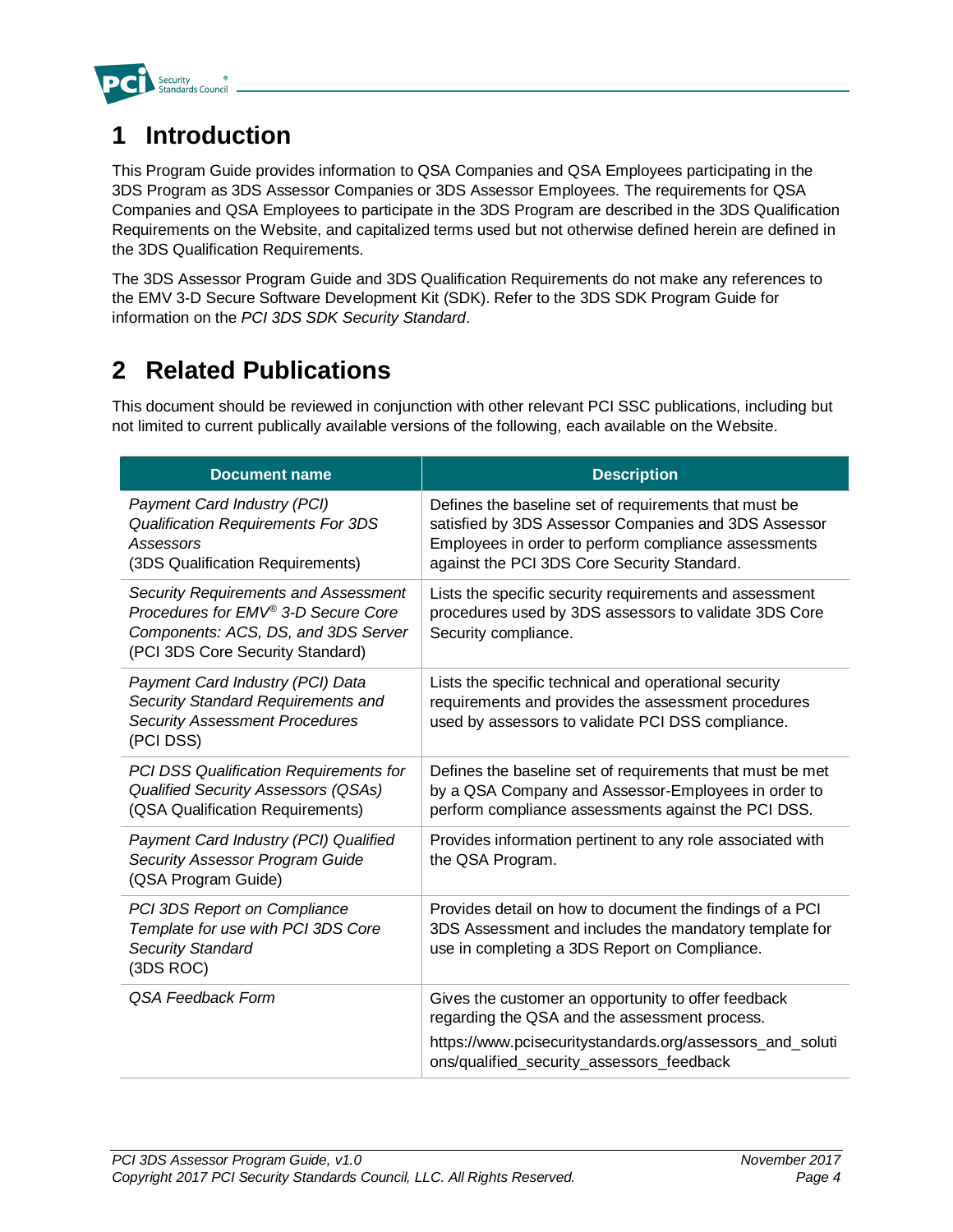

### **3 Updates to Documents and Security Requirements**

This Program Guide may be modified as necessary to align with updates to the *Security Requirements and Assessment Procedures for EMV® 3-D Secure Core Components: ACS, DS, and 3DS Server* (PCI 3DS Core Security Standard) and other PCI SSC Standards. Additionally, PCI SSC provides interim updates to the PCI community through a variety of means, including required QSA Employee training, e-mail bulletins and newsletters, frequently asked questions, and other communication methods.

PCI SSC reserves the right to change, amend, or withdraw security requirements, training, and/or other requirements at any time.

## **4 Terminology**

For purposes of this Program Guide, the following terms shall have the meanings set forth below or in the documents referenced below. All such documents are available on the Website:

| <b>Term</b>                 | <b>Definition / Source / Document Reference</b>                                    |
|-----------------------------|------------------------------------------------------------------------------------|
| 3DS Data Environment (3DE)  | Refer to the PCI 3DS Core Security Standard                                        |
| Participating Payment Brand | Refer to QSA Agreement.                                                            |
| <b>PCI DSS</b>              | Refer to QSA Qualification Requirements.                                           |
| <b>PCI SSC</b>              | PCI Security Standards Council, LLC, which manages the PCI<br><b>SSC Standards</b> |
| QSA Agreement               | Appendix A to QSA Qualification Requirements.                                      |
| QSA Company                 | Refer to QSA Qualification Requirements.                                           |
| QSA Employee                | Refer to QSA Qualification Requirements.                                           |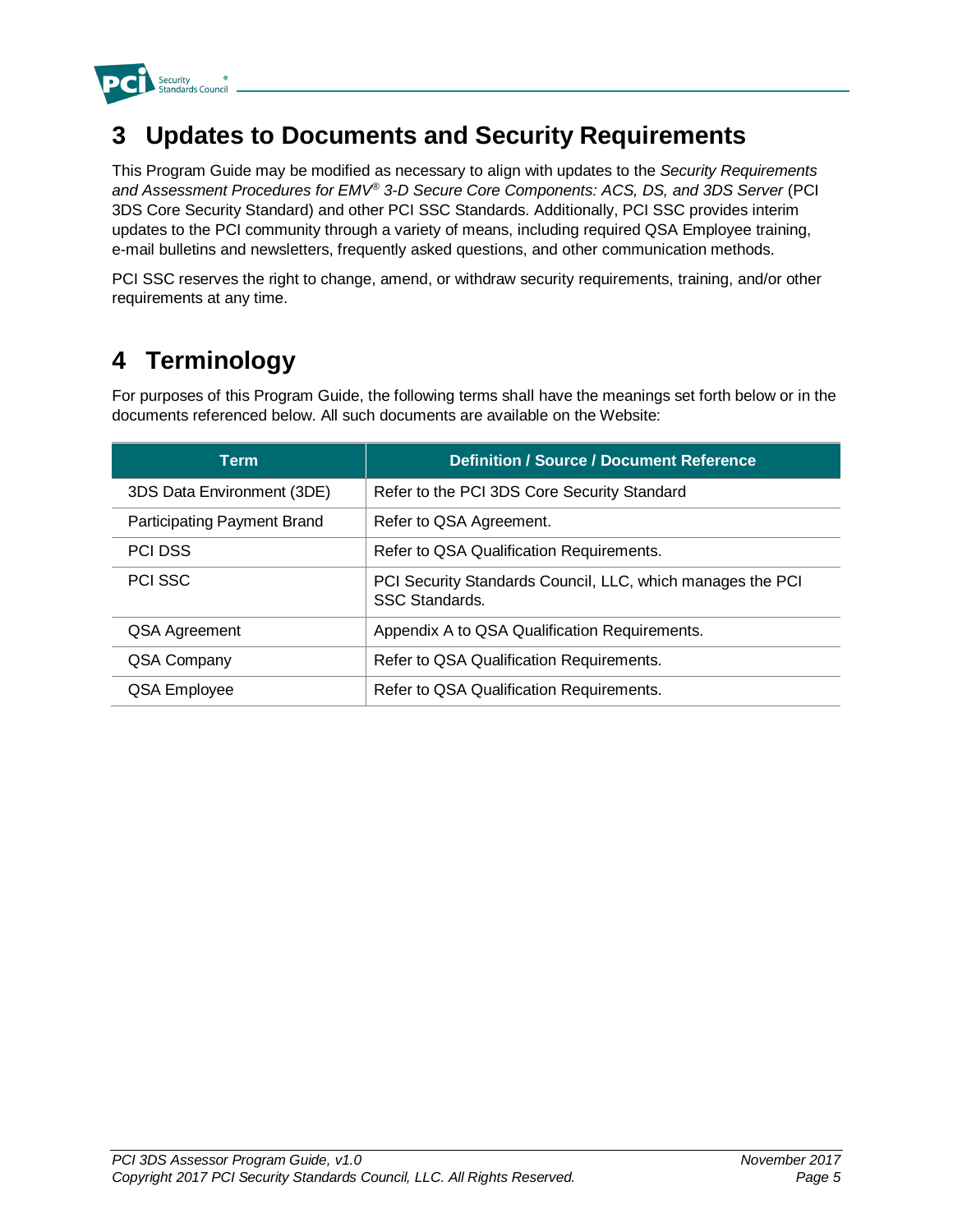

### **5 Roles and Responsibilities**

Roles and responsibilities associated with various 3DS Program stakeholders include the following:

### **5.1 Participating Payment Brands**

In relation to the PCI 3DS Core Security Standard, the Participating Payment Brands independently develop and enforce the various aspects of their respective programs related to compliance with PCI SSC Standards, including, but not limited to:

1. Determining requirements for validation to Part 1 and/or Part 2 of the PCI 3DS Core Security Standard.

*Note: Contact details for the Participating Payment Brands can be found in FAQ #1142 on the Website.*

- 2. Managing compliance and enforcement programs (requirements, mandates, or dates for compliance).
- 3. Establishing penalties and fees for non-compliance with applicable standards.
- 4. Establishing validation process requirements and who must validate.

#### **5.2 PCI Security Standards Council**

PCI SSC is the standards body that maintains the PCI SSC Standards and supporting programs and documentation. In relation to the 3DS Program, PCI SSC:

- 1. Maintains the PCI SSC Standards and related validation requirements, programs and supporting documentation.
- 2. Provides training for and qualifies 3DS Assessors to perform PCI 3DS Assessments.
- 3. Lists 3DS Assessor Companies and 3DS Assessor Employees on the Website.
- 4. Maintains a 3DS Quality Management (AQM) program as part of its QSA Company AQM program.

#### **5.3 3DS Assessor Companies**

A 3DS Assessor Company is an organization that has been qualified as a 3DS Assessor Company by PCI SSC and has been added to the 3DS Assessor List.

3DS Assessor Companies and their 3DS Assessor Employees' responsibilities in connection with the 3DS Program include, but are not limited to, the following:

- Adhering to the QSA Qualification Requirements and the QSA Program Guide.
- Maintaining knowledge of and ensuring adherence to current and relevant PCI 3DS Core Security Standard guidance and instructions located in the Document Library section of the Website.
- Performing PCI 3DS Assessments in accordance with the PCI 3DS Core Security Standard*,*  including but not limited to:
	- Validating and confirming 3DS Data Environment (3DE) scope as defined by the assessed entity.
	- Selecting employees, facilities, systems, and system components accurately representing the assessed environment if sampling is employed.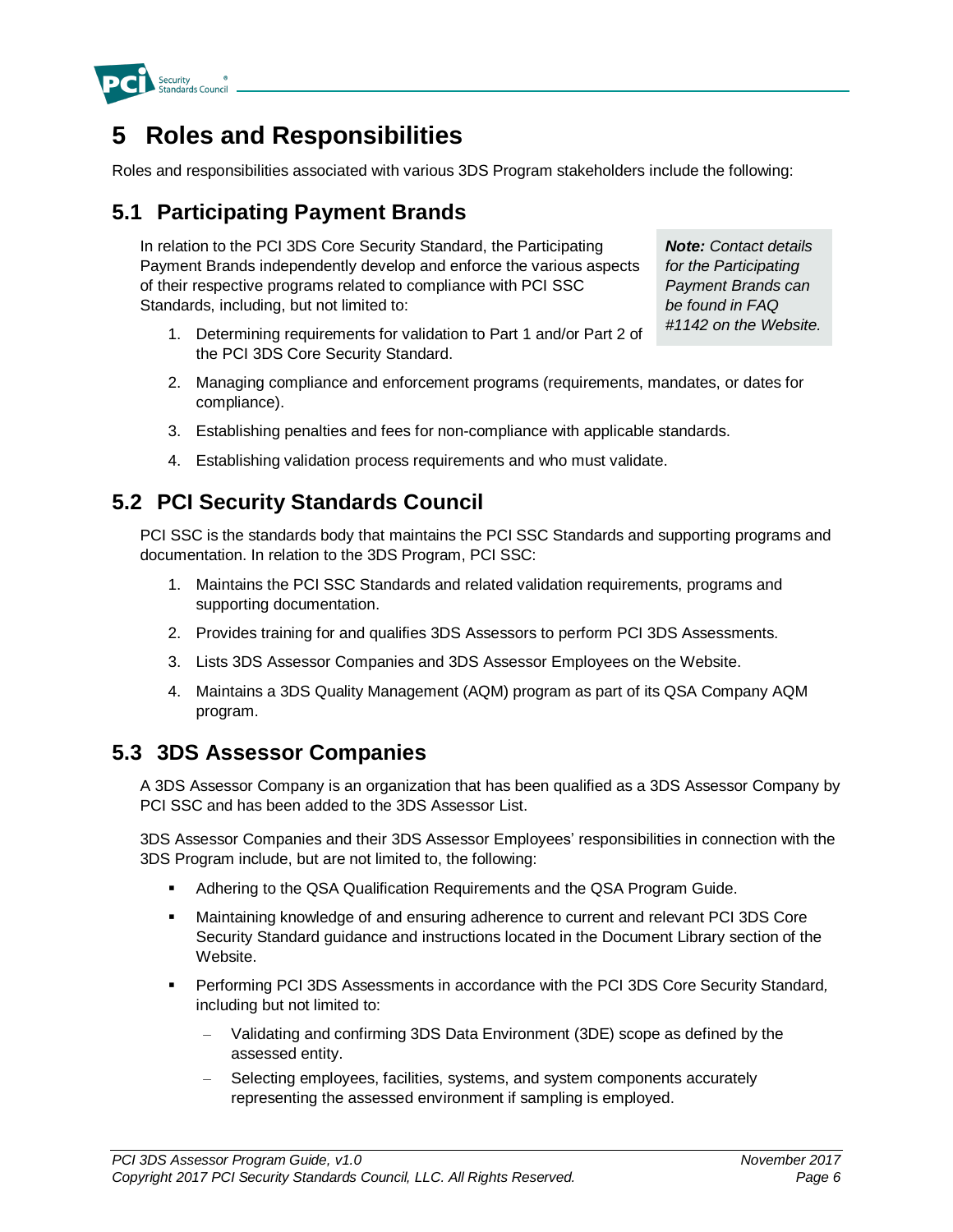

- Being on-site at assessed entity during the PCI 3DS Assessment.
- Evaluating compensating controls as applicable.
- Providing an opinion about whether the assessed entity meets PCI 3DS Core Security Standard.
- Effectively using the *PCI 3DS ROC Template for use with PCI 3DS Core Security Standard* to produce 3DS Reports on Compliance (3DS ROCs).
- Validating and attesting as to an entity's PCI 3DS Core Security Standard compliance status.
- Maintaining documents, work papers, and interview notes that were collected during the PCI 3DS Assessment and used to validate the findings.
- Applying and maintaining independent judgement in all PCI 3DS Assessment decisions.
- Conducting follow-up assessments, as needed.
- Stating whether or not the assessed entity has achieved compliance with the PCI 3DS Core Security Standard.

PCI SSC does not approve 3DS ROCs from a technical perspective, but performs QA reviews on 3DS ROCs to ensure that the documentation of testing procedures performed is sufficient to support the results of the PCI 3DS Assessment. See Section 8, "Assessor Quality Management Program," for additional information.

#### **5.4 Customers**

The role of PCI 3DS Assessment customers (merchants, service providers, financial institutions, etc.—collectively, "Customers") in connection with the 3DS Program includes the following:

- Understanding compliance and validation requirements of the current PCI 3DS Core Security Standard.
- Maintaining compliance with the PCI 3DS Core Security Standard at all times.
- Defining 3DS Data Environment scope per guidance provided in PCI 3DS Core Security Standard.
- Selecting a 3DS Assessor Company (from the 3DS Assessor List) to conduct their PCI 3DS Assessment, as applicable.
- Providing sufficient documentation to the 3DS Assessor Employee to support the PCI 3DS Assessment.
- **Providing related attestation (e.g., proper scoping and network segmentation).**
- **Remediating any issues of non-compliance as required.**
- Submitting the completed 3DS Report on Compliance to their Participating Payment Brands, as directed by the Participating Payment Brands.
- Providing feedback on 3DS Assessor Employee performance in accordance with the *3DS Assessor Feedback Form* on the Website.
- Notifying their acquirer and/or Participating Payment Brands if they suspect or discover a cardholder data breach.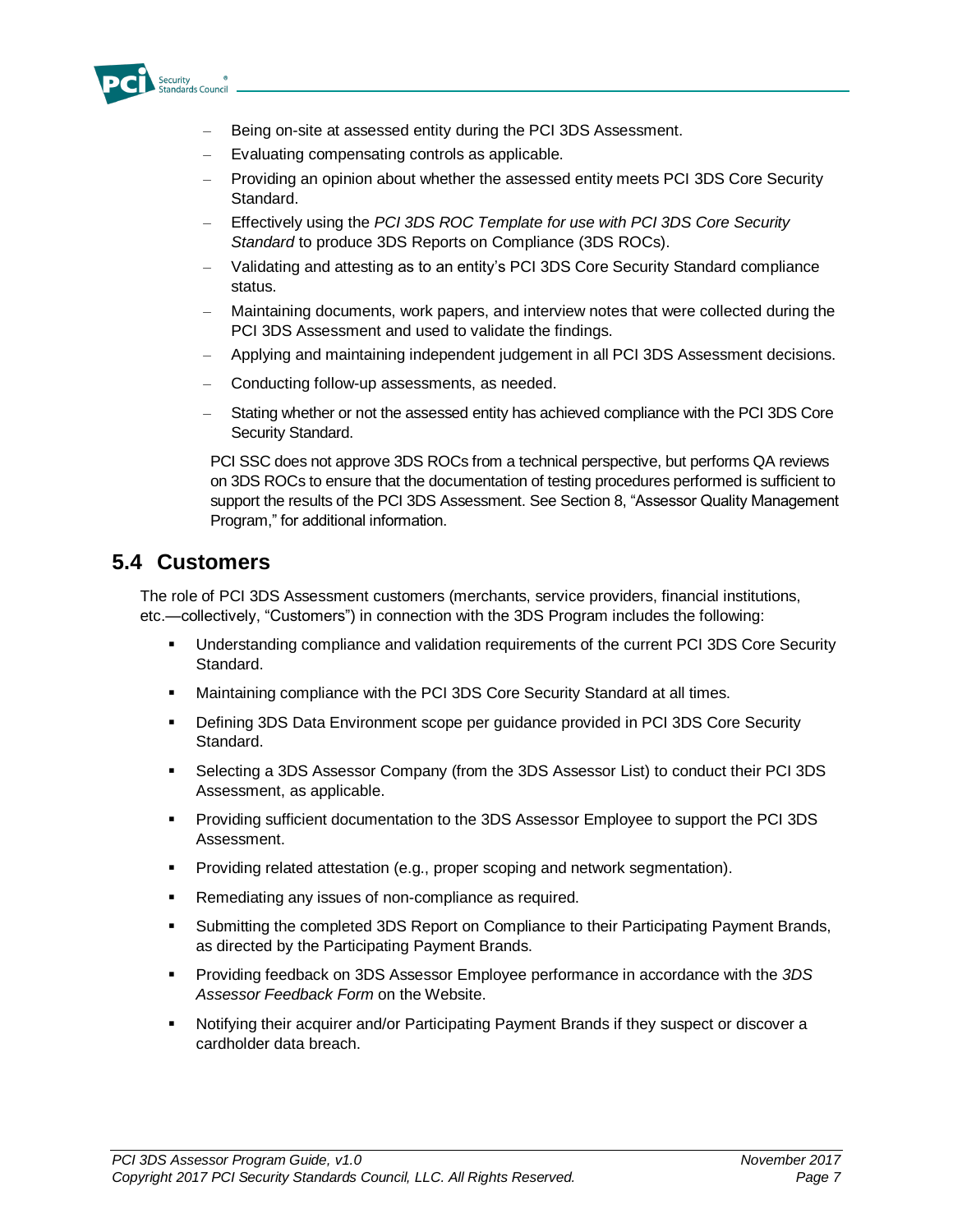

the requisite knowledge, skills, experience, and capacity to perform PCI 3DS Assessments in a proficient manner and in accordance with industry expectations, each company and individual desiring to perform PCI 3DS Assessments must be qualified by PCI SSC as a 3DS Assessor Company or 3DS Assessor Employee, and then must

**6 3DS Assessor Qualification Process**

maintain that qualification in "good standing" in accordance with the 3DS Qualification Requirements.

Only those 3DS Assessors qualified by PCI SSC are recognized by PCI SSC to perform PCI 3DS Assessments. All qualified 3DS Assessor Companies will be listed on the Website and added to the Website's search tool.

Each QSA Company entering the 3DS Program is required to submit a signed copy of the 3DS Assessor Addendum (Appendix A of the 3DS Qualification Requirements). Each 3DS Assessor Company must have at least one qualified 3DS Assessor. An application (Appendix B of the 3DS Qualification Requirements) must be submitted for each 3DS Assessor Employee to be qualified.

Refer to Section 3.2 of the 3DS Qualification Requirements for details on qualifying as a 3DS Assessor.

#### **6.1 3DS Assessor Employee Requalification**

Each 3DS Assessor Employee must requalify on an annual basis. Requalification requires proof of training successfully completed, and payment of annual training fees.

The annual requalification date is based upon the 3DS Assessor Employee's *previous qualification date*. *For example, a one-year requalification for a certification with a current qualification date of 15 March 2016 will be changed to 15 March 2017 upon successful completion regardless of whether the requalification was completed on 29 February 2016 or 25 March 2016.*

*Note: Negative feedback from Customers (merchants, service providers, etc.), PCI SSC, Participating Payment Brands, or others may impact the 3DS Assessor Employee's eligibility for requalification.*

#### *6.1.1 Requalification Timeframe*

In an effort to help ensure adequate time to complete requalification requirements, 3DS Assessor Employees should note:

- Registration for requalification training must be completed (and approved, where applicable) prior to the 3DS Assessor Employee's expiration date. A candidate who is not registered prior to their expiry date must re-enroll as a new candidate.
- A two-week grace period is provided beyond the candidate's expiry date in order to complete requalification training; however candidates will not be certified during this time and will not be recertified until the requalification exam is completed and passed.
- Access to the course and requalification exam will be granted only after payment is processed, and candidates will have access to the exam at most four weeks prior and two weeks past their expiration date.
- If a candidate is enrolled for requalification training and fails to take the training within the defined period, payment will be forfeited in full and the individual will need to reapply to the 3DS Program as a new candidate.



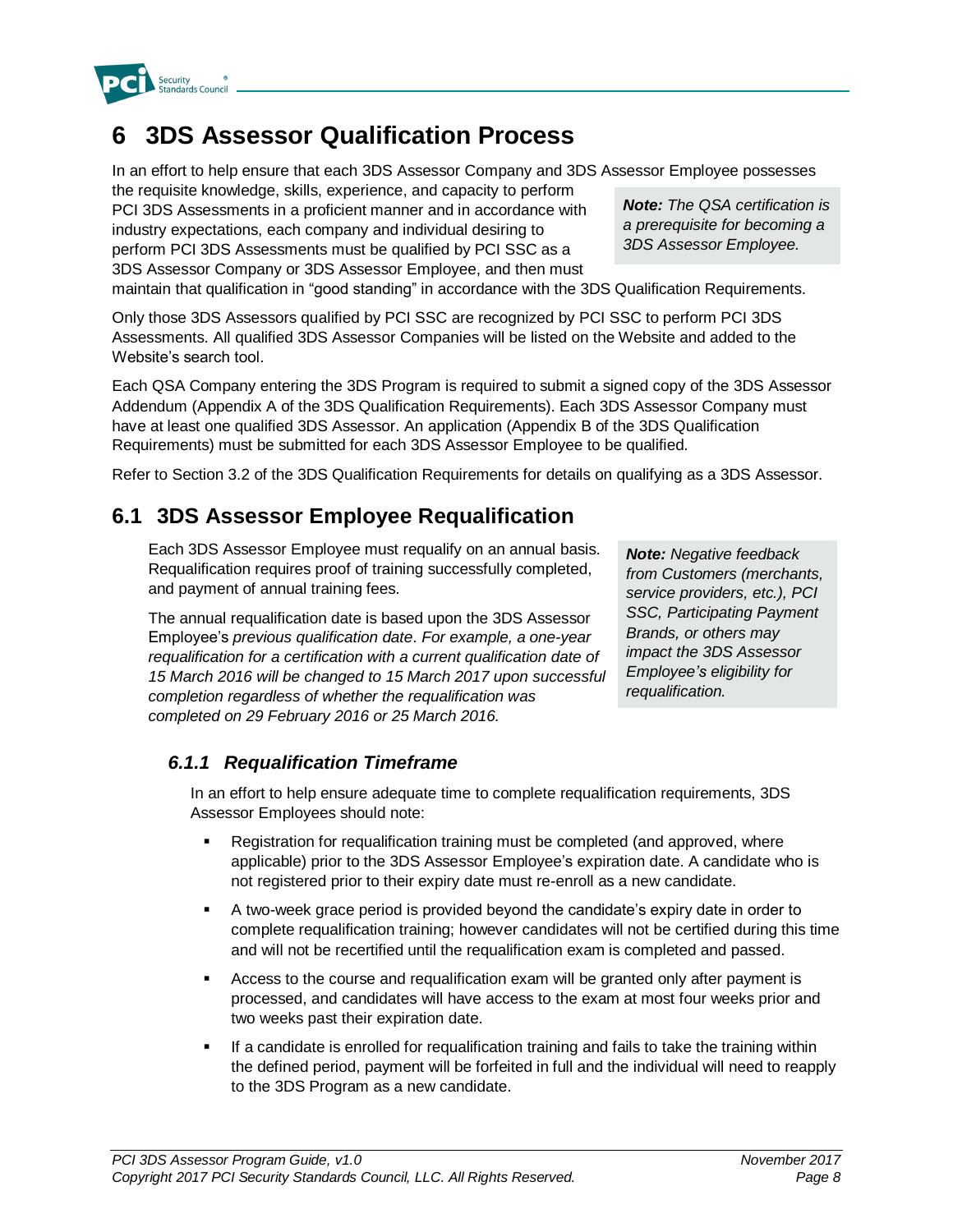

### **7 PCI 3DS Assessment Process**

To demonstrate compliance with the PCI 3DS Core Security Standard, Customers may be required to have PCI 3DS Assessments conducted as required by the applicable Participating Payment Brand.

PCI 3DS Assessments are required to be conducted in accordance with the PCI 3DS Core Security Standard, which contains

requirements, testing procedures, and guidance to help ensure that the intent of each requirement is understood.

PCI 3DS Assessments are required to be conducted by a 3DS Assessor Company, through its QSA Employees who are also qualified as 3DS Assessor Employees.

#### **7.1 Documenting a PCI 3DS Assessment**

The 3DS Assessor will document the results of the PCI 3DS Assessment in a 3DS ROC. Each 3DS ROC must accurately represent the assessed environment and the security controls evaluated by the 3DS Assessor.

For each PCI 3DS Assessment, the resulting 3DS ROC must follow the most current 3DS ROC Template available on the Website. The 3DS ROC must be accompanied by a 3DS Attestation of Compliance (AOC) in the form then available in the Documents Library on the Website (3DS AOC). A duly authorized officer of the 3DS Assessor Company must sign the 3DS AOC, which summarizes whether the entity that was assessed is or is not in compliance with the PCI 3DS Core Security Standard, and any related findings.

By signing the 3DS AOC, the assessed entity is attesting that the information provided in the 3DS AOC and accompanying 3DS ROC is true and accurate. The date on the 3DS AOC cannot predate the 3DS ROC.

The 3DS AOC is submitted to the requesting entity/entities according to applicable Participating Payment Brand rules.

### **7.2 PCI 3DS Assessment Evidence Retention**

As per Section 4.5 "Evidence (Assessment Workpaper) Retention" of the QSA Qualification Requirements, QSA Companies are expected to gather evidence to support the contents of each 3DS ROC. The QSA Company must secure and maintain, for a minimum of three (3) years, digital and/or hard copies of case logs, audit results, workpapers, e-mails, interview notes, and any technical information—e.g., screenshots, configuration settings—that were created and/or obtained during the PCI 3DS Assessment. This information must be available upon request by PCI SSC and its affiliates. The QSA Company must also provide a copy of the evidence-retention policy and procedures to PCI SSC upon request.

*Note: Customers should consult with their Participating Payment Brands to confirm what PCI 3DS validation is applicable.*